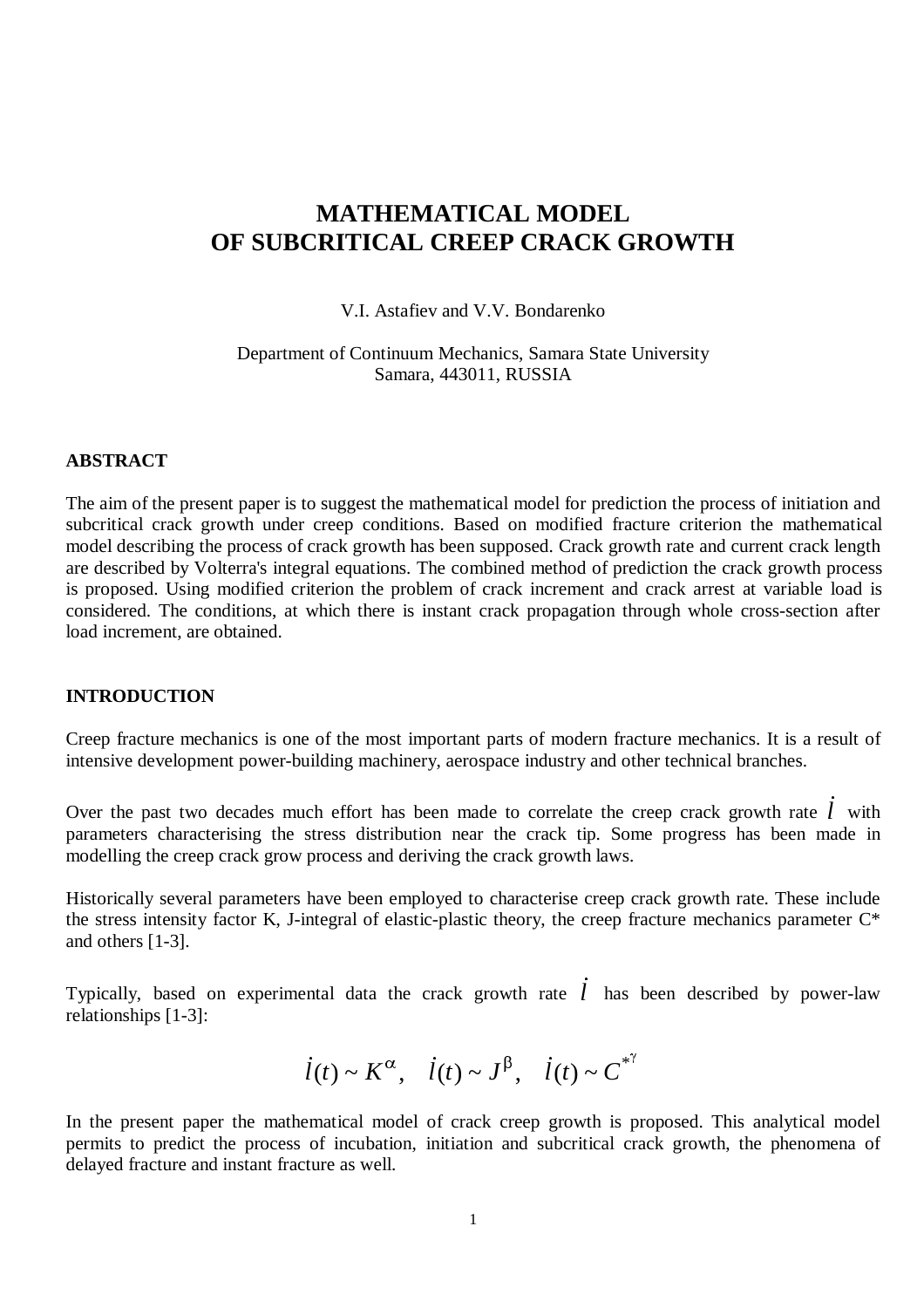#### **FRACTURE CRITERION**

First of all, it is necessary to introduce the criteria governing creep crack growth. Having analysed the existing approaches to modelling of lifetime of metals under creep conditions, the modified fracture criterion have been chosen [4, 5]

$$
\frac{\sigma_e}{1-\omega} = \sigma_*, \quad \sigma_e = \sqrt{3/2s_{ij}s_{ij}}
$$
(1)

where  $s_{ij}$  is the deviator of stress tensor,  $\sigma_e$  is the effective stress and  $\sigma_*$  is the ultimate stress.

This criterion includes into stress failure criterion  $\sigma_e = \sigma_*$  the damage parameter of material  $\omega$ . The damage accumulation and growth is prescribed by the Kachanov-Rabotnov kinetic equation [6, 7]:

$$
\dot{\omega} = A \left( \frac{\sigma_1}{1 - \omega} \right)^m, \quad \omega(0) = 0 \tag{2}
$$

where *A, m* are the material constants and  $\sigma_1$  is the maximum stress.

### **MATHEMATICAL MODEL OF CRACK GROWTH**

The two-dimensional stress distribution near a crack tip under steady-state creep conditions is given by Hutchinson-Rice-Rosengren [8, 9] as follows:

$$
\sigma_{ij}(r,\varphi,t) = \left(\frac{C^*(l(t))}{BI_n r}\right)^{\frac{1}{n+1}} \sigma_{ij}^o(n,\varphi)
$$
\n(3)

where

$$
C^* = \oint_{\Gamma} \left( \frac{n}{n+1} B \sigma_e^{n+1} \cos \varphi - \sigma_{ij} v_{ij} v_{i,1} \right) ds
$$

is the path-independent integral of steady-state creep,  $r$  and  $\varphi$  are the crack tip polar co-ordinates,  $\sigma_{ij}^o(n,\varphi)$  and  $I_n$  are well-known non-dimensional functions and constant [9, 10], *B*, *n* are material constants of power-law creep equation (Norton's law) v-state creep, r<br>imensional fund<br>on's law)<br> $\dot{\varepsilon}_{ii} = \frac{3}{2} B \sigma_e^{n}$ 

$$
\dot{\varepsilon}_{ij} = \frac{3}{2} B \sigma_e^{n-1} s_{ij}
$$

Let us introduce

$$
p = \frac{m}{n+1}, \quad q = \frac{m+1}{n+1}, \quad t_* = \frac{1}{A(m+1)(\sigma_1^o(n,0)\sigma_*)^m}, \quad C_{cr}^* = B\sigma_*^{n+1}I_n\rho
$$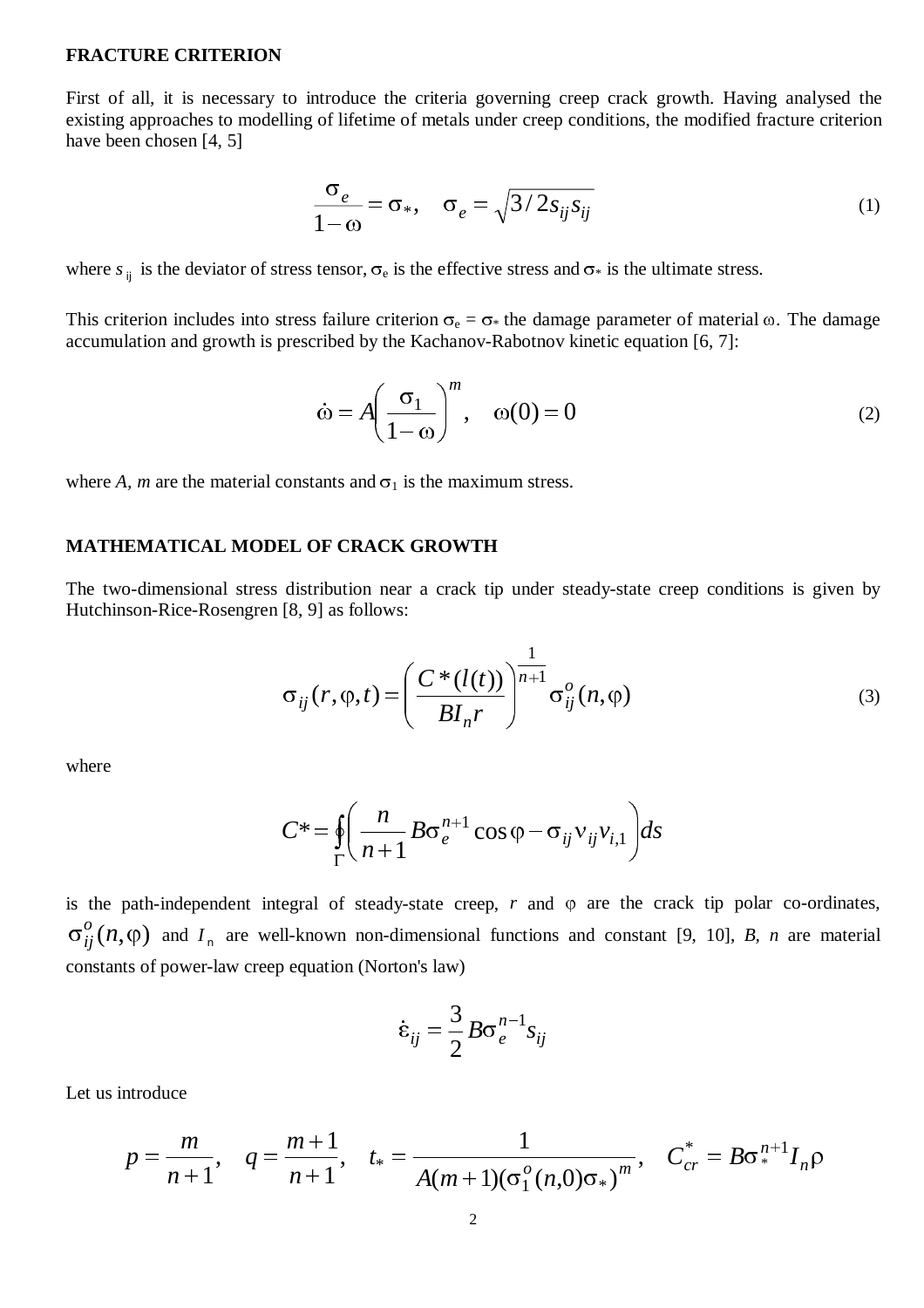where  $\rho$  is some microstructural parameter, and consider dimensionless variables:

$$
\tau = \frac{t}{t_*}, \quad z = \frac{l(t) - l_0(t)}{\rho}, \quad c(z) = \frac{C^*(l(t))}{C_{cr}^*}
$$

So, from fracture criterion (1), damage kinetic equation (2) and stress asymptotic field (3) the following equation for creep crack growth can be obtained [4, 5]:

$$
\int_{0}^{z} \left( \frac{c(\xi)}{z - \xi + 1} \right)^p \tau'(\xi) d\xi = 1 - c^q(z) - \frac{\tau_0 c^p(0)}{(1 + z)^p}
$$
(4)

where  $\tau_0$  is the dimensionless time of initiation and start of a crack:

$$
\tau_0 = \frac{1 - c^q(0)}{c^p(0)}
$$

The combined method of prediction of the crack growth process based solving the equation (4) and finding the dependence of current crack length vs. time and applied load as well as the dependence of current crack growth rate vs. C\* is further analysed.

The model proposed illustrates three types of crack growth for different values of microstructural parameter  $\rho$  and external load level. The types of crack growth are the following:

1) subcritical crack growth (incubation period, initiation and stable crack growth) before dynamic crack propagation;

2) delayed fracture (incubation period, initiation and dynamic crack propagation without stable crack growth);

3) instant fracture (instant start and dynamic crack growth without incubation period and stable crack growth).

Moreover, the model suggested describes and explains scale effect, which are well-known in experimental investigation of crack growth under creep conditions, as well as some effects of creep crack growth under variable loading.

### **VARIABLE LOAD**

Using modified criterion the problem of crack increment at variable load is analysed. Consider two cases of variable load, the first one is the instant increase of load, and the second one is the instant partial unloading.

Let us consider that at the moment  $\tau_1$  when current crack length is  $z_1$ , the applied load increase from  $\sigma_{\infty}^{(1)}$  to

 $\sigma_{\infty}^{(2)}$  and  $c_2(z_1) > c_1(z_1)$ . As it follows from kinetic equation (2), the damage does not vary at instant increase of load. The crack grows up on size  $\Delta$ , which also can be found from Volterra's equation (4).

Assuming  $\tau'(\xi) = 0$  for the crack grow up, one can obtain the equation for  $\Delta$ :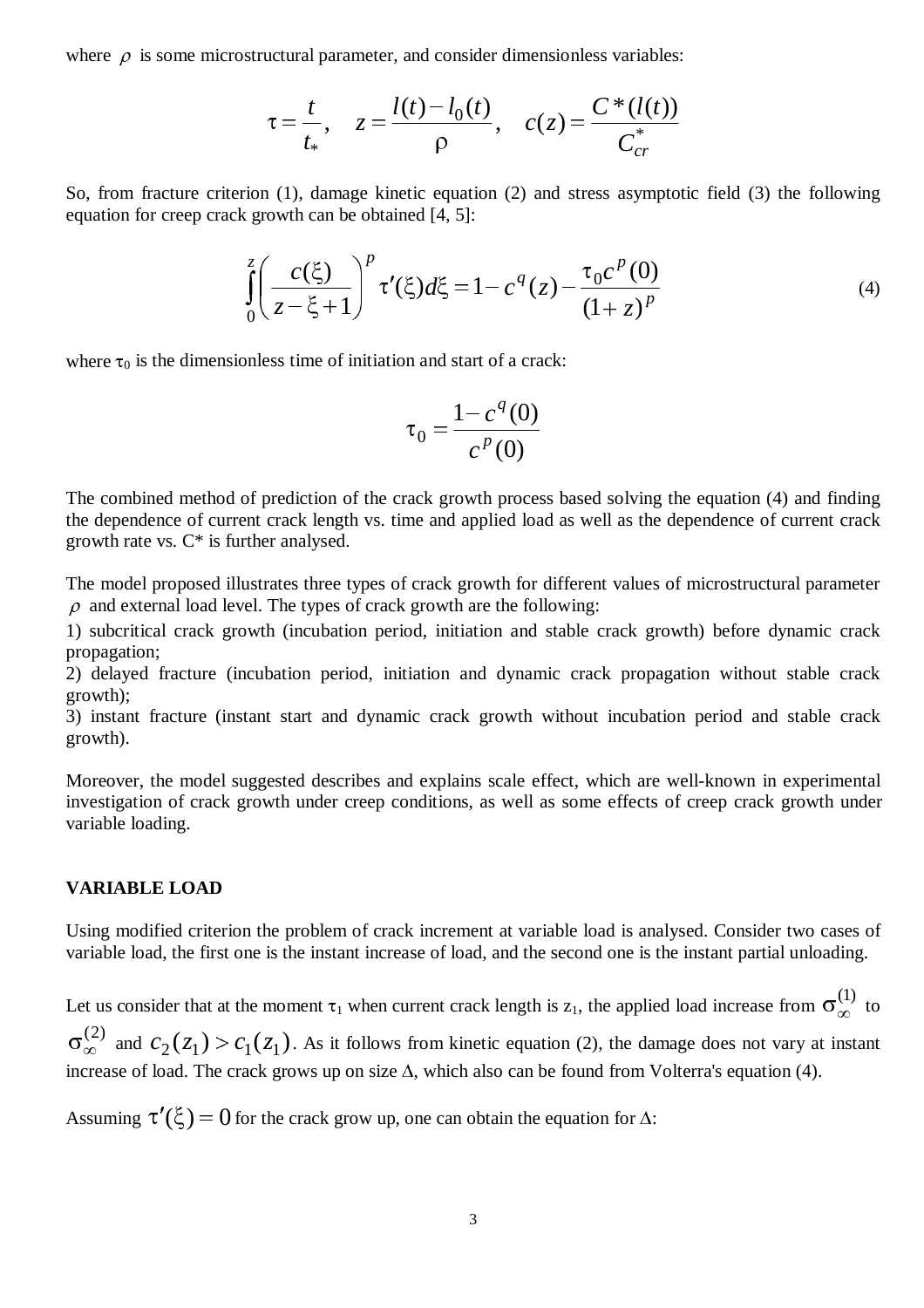$$
\int_{0}^{z_1} \left( \frac{c_1(\xi)}{z_1 + \Delta - \xi + 1} \right)^p \tau'(\xi) d\xi = 1 - c_2^q (z_1 + \Delta) - \frac{\tau_0 c_1^p(0)}{(1 + z_1 + \Delta)^p}
$$
(5)

Approximate estimation for magnitude of  $\Delta$  can be obtained from previous equation by linearisation

$$
\Delta \tilde{\sigma} \frac{c_2^q(z_1) - c_1^q(z_1)}{c_1^p(z_1)\tau'(z_1) + (c_1^q(z_1) - c_2^q(z_1))'}
$$
\n(6)

From (6), the conditions at which there is instant crack propagation through whole cross-section after load increment are obtained; since at any point ahead of a crack tip the fracture criterion is valid.

$$
\left(\frac{c_2(z_1)}{c_1(z_1)}\right)^q = 1 + \frac{1}{q} \frac{c_1^p(z_1)\tau'(z_1)}{c_2^q(z_1)} \frac{c_1(z_1)}{c_1'(z_1)}
$$

A load changing, current crack length, current crack rate and structural parameter determine these conditions.

The expression for evaluation crack growth rate immediately after change of a load can be found from equation (4) and has the form

$$
c_2^p(z)\tau'(z) = \frac{p\tau_0 c_1^p(0)}{(1+z)^{p+1}} - (c_2^q(z))' + p \int_0^{z_1} \frac{c_1^p(\xi)\tau'(\xi)}{(z-\xi+1)^{p+1}} d\xi \tag{7}
$$

where

$$
z = z_1 + \Delta
$$

The opposite situation is the following. At moment  $\tau_1$  when current crack length is  $z_1$ , the applied load drops instantly from  $\sigma_{\infty}^{(1)}$  to  $\sigma_{\infty}^{(2)}$  and  $c_2(z_1) < c_1(z_1)$ . It is shown that under partial unload crack stops and does not grow for some time  $\Delta \tau$  until ahead of crack tip the modified fracture criterion (2) will be valid again. The equation for  $\Delta \tau$  which is obtained from equation (4) has the form:

$$
\int_{0}^{z_1} \left( \frac{c_1(\xi)}{z_1 - \xi + 1} \right)^p \tau'(\xi) d\xi + \int_{\tau_1}^{\tau_1 + \Delta \tau} c_2^p(z_1) d\tau = 1 - c_2^q(z_1) - \frac{\tau_0 c_1^p(0)}{(1 + z_1)^p}
$$
(8)

From equations (4) and (8) it is possible to find analytical expression for  $\Delta \tau$ 

$$
\Delta \tau = \frac{c_1^q(z_1) - c_2^q(z_1)}{c_2^p(z_1)}
$$
(9)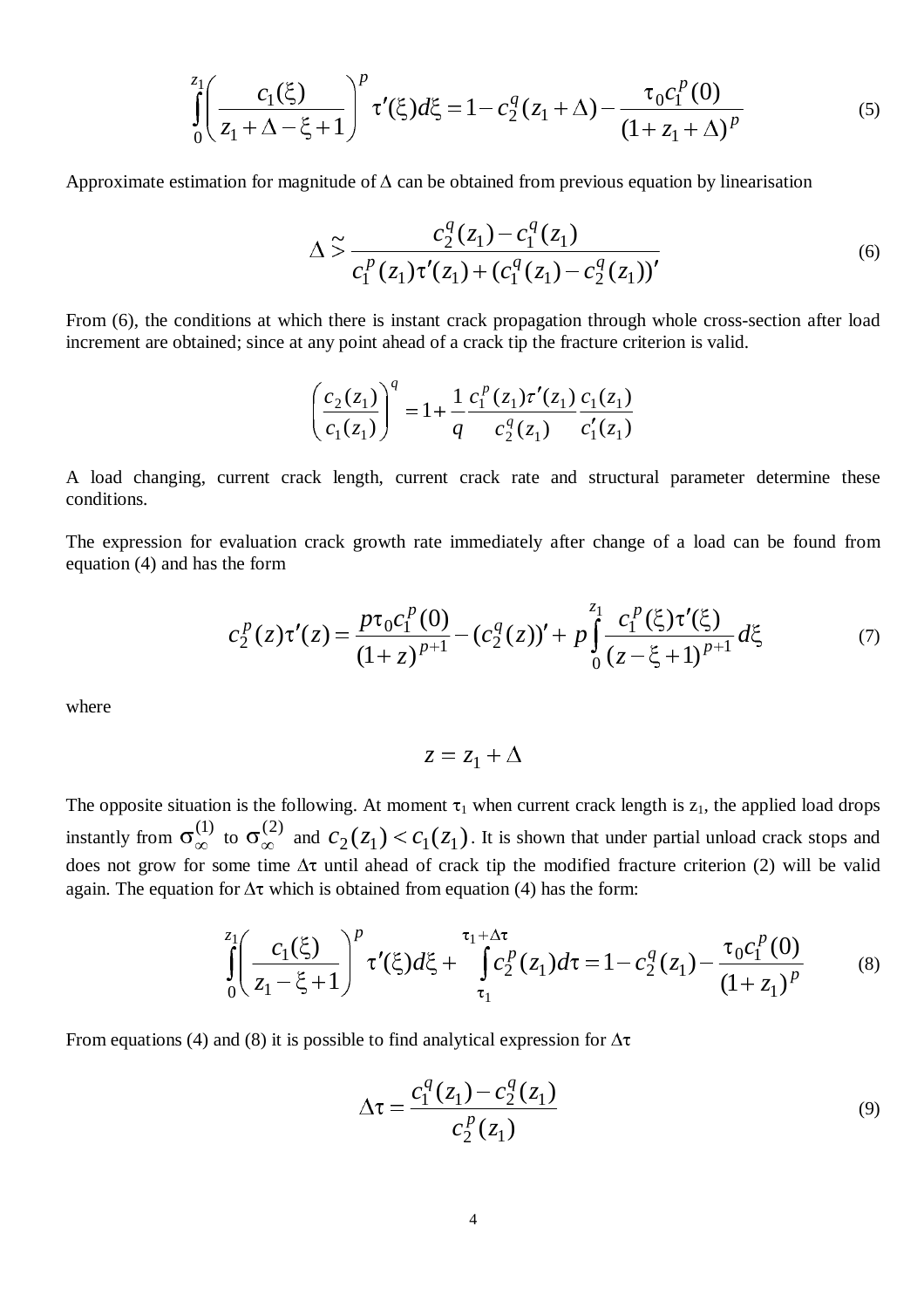Several parameters such as  $\sigma_{\infty}^{(2)}/\sigma_{\infty}^{(1)}$ ,  $z_1$  and  $\sigma_{\infty}^{(1)}/\sigma_{*}$  influence on  $\Delta \tau$ . After period of time  $\Delta \tau$  crack starts to grow again and equation describing the further process of creep crack growth has the form

$$
\int_{0}^{z} \left(\frac{c(\xi)}{z-\xi+1}\right)^{p} \tau'(\xi) d\xi = 1 - c_2^q(z) - \frac{\tau_0 c_1^p(0)}{(1+z)^p} - \frac{\Delta \tau c_2^p(z_1)}{(1+z-z_1)^p}
$$
(10)

It is clear that slow-down crack growth phenomena affects only at initial moment after unload for further grow and does not influence on crack growth rate when crack has grown up enough  $(z\gg1)$ .

## **NUMERICAL CALCULATION**

To predict the process of slow subcritical crack growth the computer program is created. When developing the program given it was taken into account that for predicting of subcritical crack growth two approaches are traditionally used. The first one is based on the experimental data of subcritical crack growth and mapping them on series of curves -- empirical relations between crack growth rate and loading parameters K, J or C\*. The second approach uses the complete finite element calculation of pre-cracked structure. The approach suggested is based on modelling of fracture process near crack tip, obtaining Volterra's integral equation for crack growth rate value and numerical solution of the equation using, if necessary, the program realising finite element method for calculating the loading parameters included into integral equation, such as stress intensity factor K, path-independent J-integral or C\*-integral.

Thus, knowing a value of this parameter, it is possible to calculate magnitude of a crack increment with the help of the value of the crack rate increment using the integral solution. After that, the new configuration of a crack is defined and using the program of finite element method the new value of loading parameter is calculated, and so on. The iterative process obtained, from our point of view, uses positive legs of both approaches -- empirical and numerical. In particular, with numerical solution of integral equation using finite element method it is not necessary to calculate the stress distribution in the whole structure (like in finite element calculation of crack growth), it is enough to calculate only value of stress factor K (or J) characterising the stress near crack tip. The empirical data in the approach suggested are used on the level of strength and structural characteristics of material, used in mathematical models of crack growth afterwards. Thus, they are independent on the type of a specimen with a crack, contrary to the common empirical approach defining the data for definite specimens with cracks.

## **CONCLUSION**

Based on modified criterion the mathematical model describing the process of crack growth is offered. Crack growth rate and current crack length are described by Volterra's integral equations. The combined method of prediction of the crack growth process is offered.

The principal feature of model presented is that for different values of microstructural parameters and external load level the analytical model describes three types of crack growth - subcritical crack growth, delayed fracture and instant fracture. The model suggested describes and explains scale effects and fact of existence of well-known effect of delayed fracture as well.

Using modified criterion the problem of crack increment at variable load is considered. The conditions, at which there is instant crack propagation through whole cross-section after load increment, are obtained.

For facilitation of numerical calculating and to predict the process of slow subcritical crack growth the computer program is created.